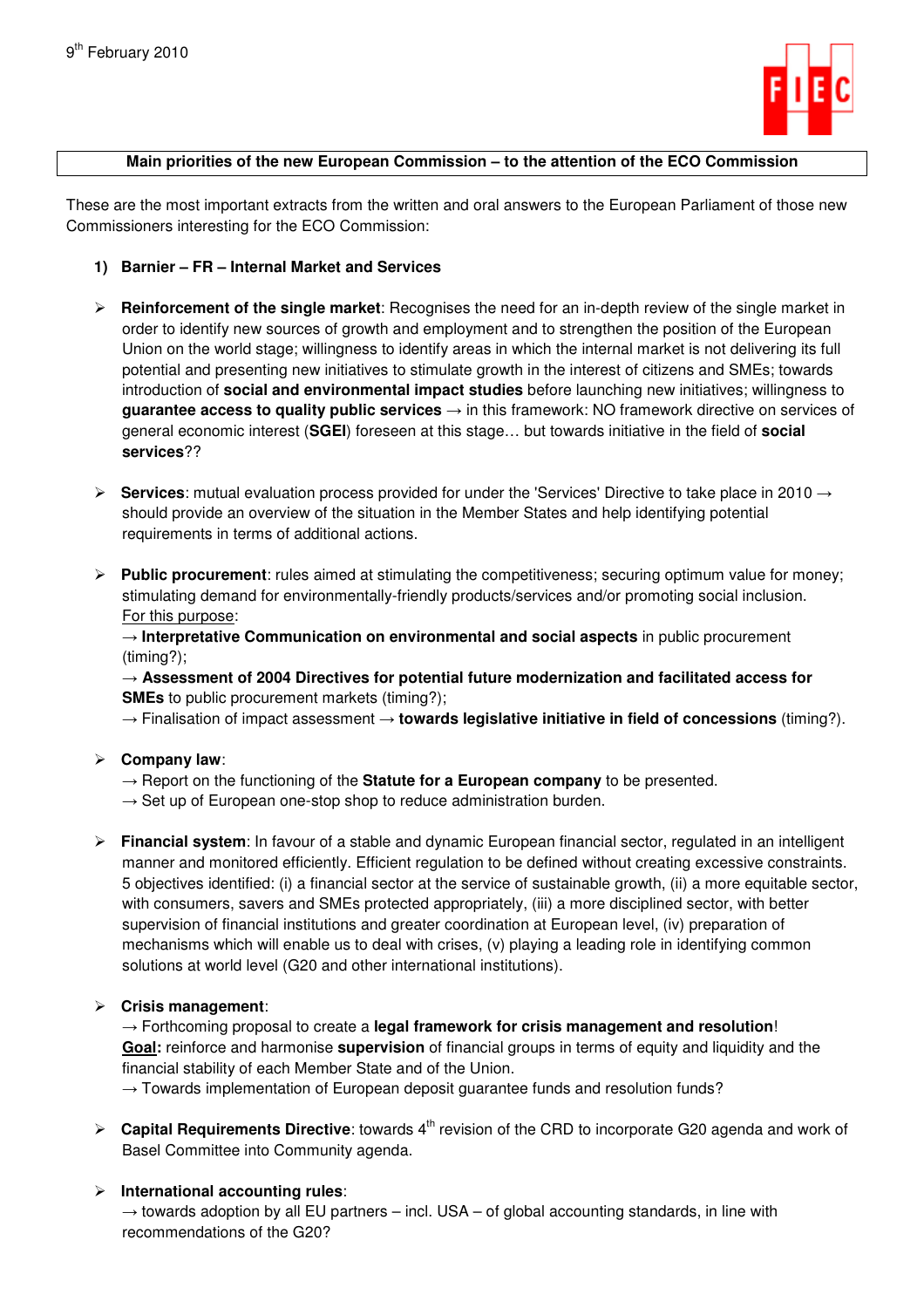

 $\rightarrow$  towards improvement of IASB governance?

 $\rightarrow$  towards modernization of accounting regulations for SMEs.

## **2) Tajani – IT – Industry and Entrepreneurship**

Boost **competitiveness of European industry** → in line with EU 2020 Strategy:

Goal: develop a low-carbon / green, more knowledge-based / innovative economy → with reference to the social market economy.

For that purpose: establish a strategic framework for an **integrated industrial policy**, preparing for future needs in terms of **skills**, **R&D**, **innovativeness**, **standardisation** and **regulation**.

With namely: Forthcoming Communication on innovation (autumn 2010); and public consultation on European industry challenges (timing?).

- **Develop SMEs in Europe** → with promotion of the "**Think Small First**" principle! With: implementation and enforcement of the **Small Business Act** → in-depth study of the implementation of the SBA to be conducted in 2010 to measure progress achieved and identify new areas of action.
- Promote **access to payments/credits for SMEs**: With: quick **adoption of Late Payment Directive**; introduction of a European electronic invoicing system; **closer work with the EIB on financing and guarantees** → to make the best use of the 30 billion € for SMEs for the period 2008-2011 under the competitiveness and innovation programme.
- Towards improvement of **access to third country markets** and improvement of EU's capacity to export its standards through regulatory dialogue with its trading partners.
- **3) Kallas EE Transport**
- **White Paper on the future of transport** → to be released mid-2010:

**Goal: Tackling climate change through more sustainable transport policy**!

For that purpose: achieve major shift towards decarbonised transport system, through a mix of infrastructure development, technology and funding/pricing mechanisms; ensure the necessary funding, including from EU budget; gradual introduction of **pricing of transport externalities in all transport modes** (cf. **internalization of external costs** and **"Eurovignette" Directive** → where progress on negotiations are awaited during  $2^{nd}$  half of 2010!); secure other private resources; increased EU structural funds mobilized towards rail network; **ensure more strategic investment policy** (rather than spread out money between small projects!); stimulate innovation; establish a stable and reliable regulatory framework that spells out clear long-term objectives.

 $\rightarrow$  However in favour of balance between green regulations and profitability!

In addition to these common goals:

## **Revision of the TEN-T Guidelines**:

With: integration of various transport modes into one low-carbon transport system; smart use of logistics (traffic management); identification of the core network on which Community funding should focus in the future and with taking into account cohesion.

- Towards creation of a "**European Infrastructure Investment Fund**"!
- **4) Hahn AT Regional Policy**

## **Future Cohesion Policy post 2013**:

With: target of whole EU territory, with special focus on outermost, "transitional" and poorest regions; no renationalization; closer coordination with other EU policies (integrated approaches); alignment with EU 2020 strategy (particularly in competitiveness, knowledge society, energy shift, climate protection, research, training and SMEs); reinforcement and simplification of multilevel governance system; support of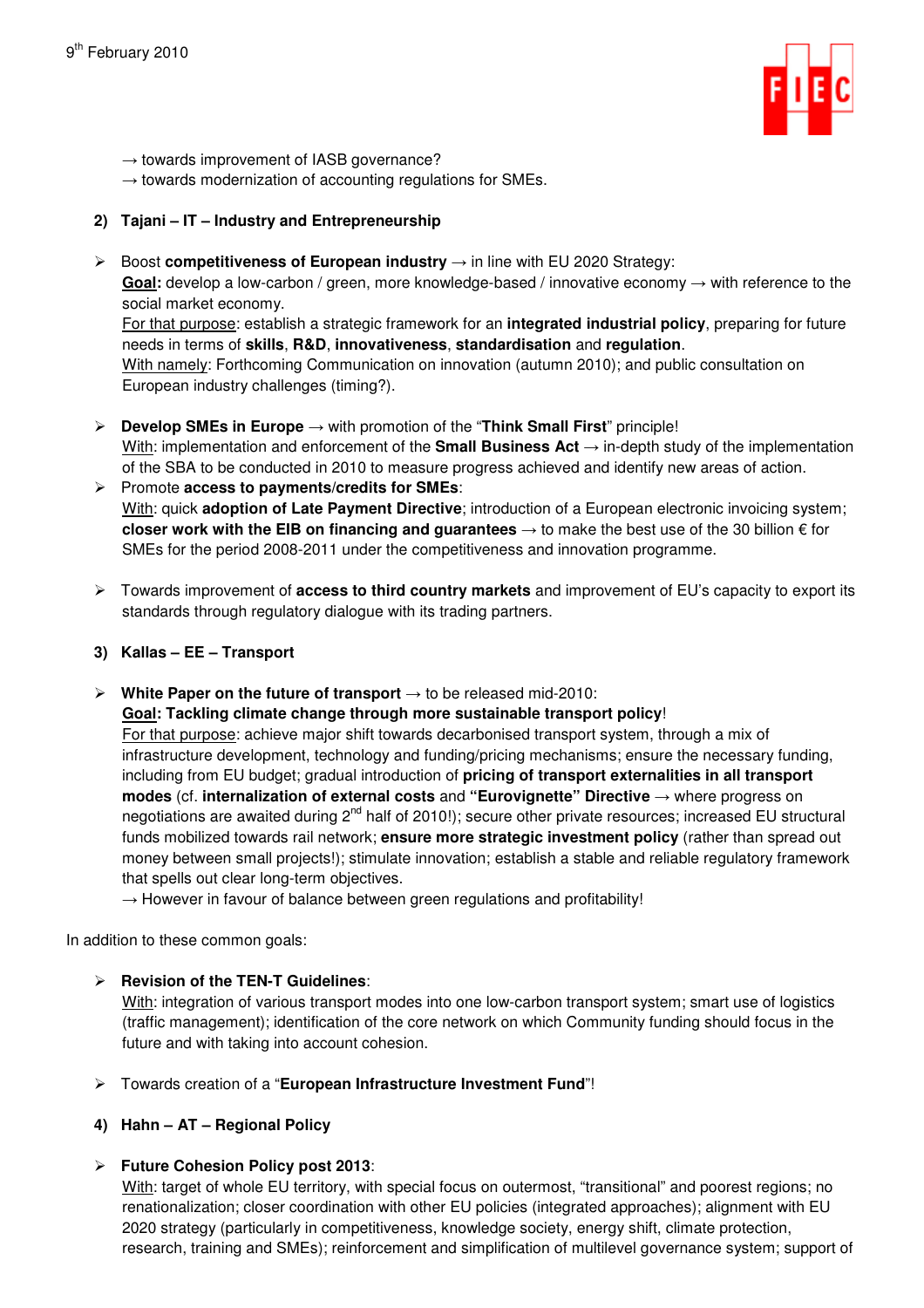

sustainable development; support to the notion of territorial cohesion introduced in the Lisbon Treaty; support to cross-border approach; support to the principle of additionality; improved application of the principle of proportionality.

In this framework: **5 th Cohesion Report** (autumn 2010) and forthcoming **new regulatory framework for post 2013.**

 **Increase transparency and improve control environment** in Cohesion Policy: Goal: Ensure the legality and regularity of EU co-funded expenditure → towards "zero tolerance" on misuse of EU money!

For that purpose: In favour of Action Plan to strengthen Commission's supervisory role for structural actions; efficient implementation of simplification measures for period 2007-2013; support to Member States' annual summaries; **revision of the Financial Regulation in 2010**.

- Towards implementation of a **new European urbanization policy**. With: launch of a major consultation as soon as possible!
- Help Member States and regions to successfully **exit from the crisis** → by using resources and instruments of the Cohesion Policy.
- Foreseen **strategic report on the contribution of Cohesion Policy to the Lisbon Strategy**.

# **5) Rehn – FI – Economic and Monetary Affairs**

- Promotes a **coordinated and comprehensive "exit strategy"** from the current crisis: With: forthcoming **EU 2020 Strategy as key instrument** of this approach! **Goal:** sustainability of public finances; facilitating the emergence of a smarter, greener economy that is based on knowledge and innovation. For that purpose: role of EIB in stimulating investment; clear support of Stability and Growth Pact; reorientation of public expenditures, at national and EU level, to areas with potential output.
- In favour of **innovative financing**, such as "Eurobonds", taxes on financial transactions and increased private participation in needed investment.
- Towards a **legislative proposal on the external mandate of the European Investment Bank** (EIB) for the 2011-2013 period
- Towards a **Commission Communication on the longer term future activity of the EIB and the reshaping of the European Financial Architecture**.

## **6) Almunia – ES – Competition**

- Competition policy to support exit strategies from crisis; to help restructure real economy and **facilitate companies' access to finance**.
- Towards revision of State aid procedural framework?
- **Towards State aid guidelines for environmental protection, training and high-quality services of general economic interest**
- **Improvement of State aid regulation to promote energy and transport sectors (together with Kallas)!**  Namely: conclusions on State aid to ports to be delivered in the coming months.
- **Towards drawing-up of EU collective redress measures (together with Reding?)** → **with effective coordination procedures and necessity of avoiding abuses, as has happened in the US class action system!**
- **7) Semeta LT Taxation and Customs Union, Audit and Anti-Fraud**
- Promotes the development of a **new "green" taxation framework** → by revising the Energy Taxation Directive to complement the Emission Trading System with a CO2-tax element. **Goal:** Encourage innovation to strengthen energy efficiency and environmental protection.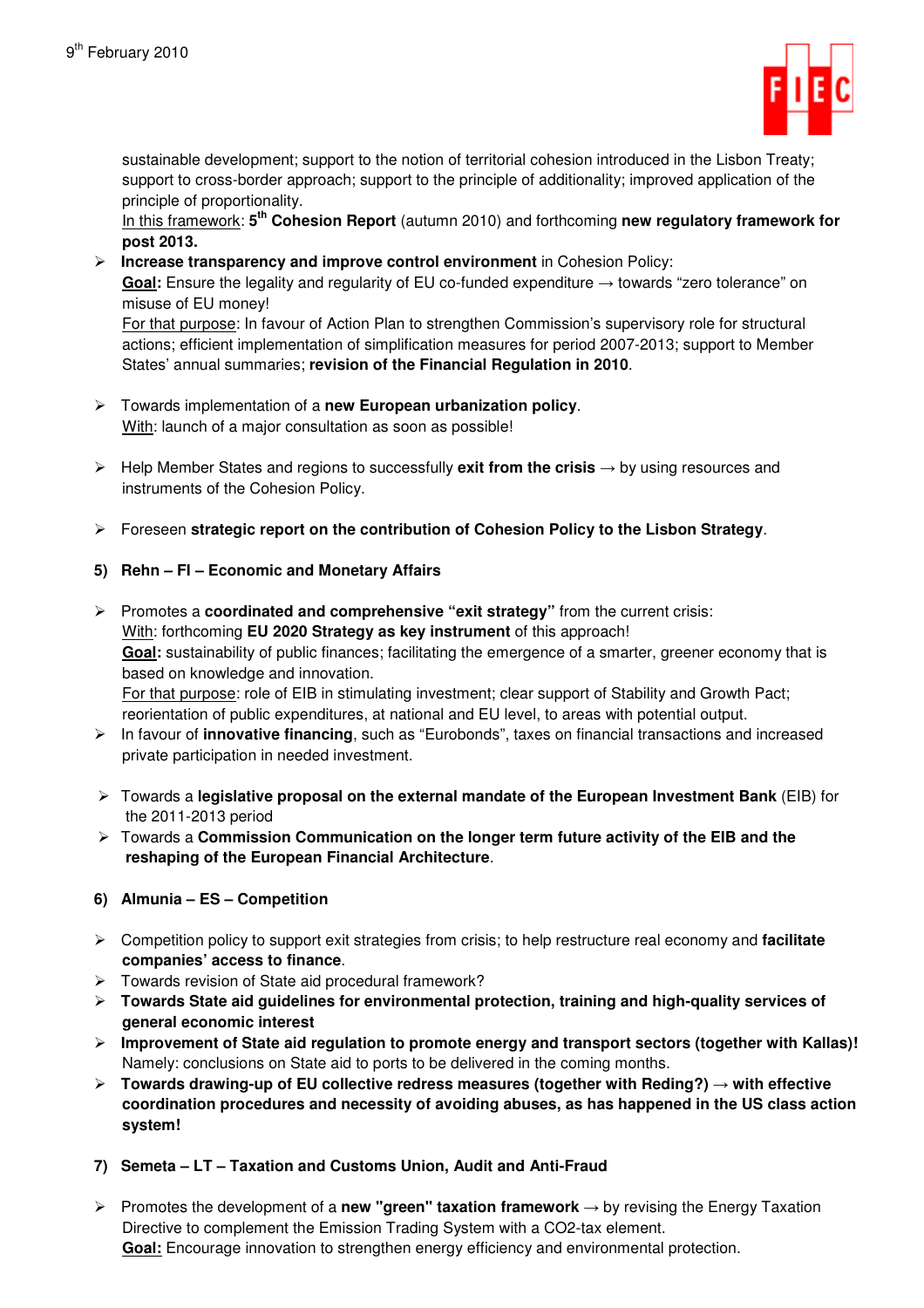

 Towards improvement/revision of the **VAT system**. **Goal:** Improve the efficiency of indirect taxation.

# **Better execution of the EU Budget**:

Priority → reducing global error rates in structural funds spent to Member States. For that purpose: simplification; strengthening of the annual summaries' role through the review of the Financial Regulation; and forthcoming concrete proposals to introduce limits for a "tolerable risk of error" in the areas of research, energy, transport, rural development, external aid, development, enlargement and administrative expenditure.

 $\triangleright$  Further proposals to be made later on, culminating with Cohesion policy.

# **8) Reding – LU – Justice, Fundamental Rights and Citizenship**

 $\triangleright$  In favour of harmonization of contractual relations in the internal market, in particular B2C! For that purpose: intends to work on the three first building blocks of a coherent European contract law, namely standard terms and conditions, consumer rights and common principles of contract law **Namely in period 2010-2012:** 

To make substantial progress in the work **towards a European contract law,** in order to facilitate crossborder transactions, especially in B2C, by completing – with the help of academic expertise from across Europe – the work on the **common frame of reference in the course of 2010**, and to include it into a well-publicised legal instrument; also wish to accelerate the work on standard terms and conditions... Goal → in the medium term: move from the first building blocks of European contract law (common frame of reference, standard terms and conditions, consumer rights) **to a European Civil Code, which could take the form either of a voluntary tool to improve coherence, or of an optional 28th contract law regime or of a more ambitious project!** 

- Complete the pending legislative procedure on the **Consumer Rights Directive** (together with Commissioner for Health and Consumer Policy)  $\rightarrow$  towards high level of protection for consumers and level-playing field for businesses  $\rightarrow$  to be consistent with work on European Contract Law.
- $\triangleright$  Towards debate on how to better regulate business law in the internal market, such as defining common rules on the law applicable to company law, insurance contracts and transfer of claims.
- **Action Plan delivering the Stockholm Programme** → to be submitted soon after the start of the new Commission (together with the Commissioner for Home Affairs). With: comprehensive overview of concrete future EU actions in order to develop and strengthen the European area of justice, freedom and security at the service of the citizen. Reminder: The Stockholm Programme includes around 170 initiatives; it is therefore a legislative programme that is in many ways comparable to the Single Market Programme for 1992.
- Bring procedural coherence into the present forms of **collective redress** which exist or are being proposed in different areas of EU policies. For that purpose: cooperate with Commissioners for Health and Consumer Policy and for Competition to consult, **in 2010**, all relevant stakeholders in view of ensuring coherence of civil procedural law and of assessing possible solutions to avoid piecemeal legislation.

# **9) Dalli – MT – Health and Consumer Policy**

 **In favour of consumer collective redress** → to work on it together with "Justice" and "Digital Agenda" **Commissioners** 

However: due to pressures from opposing directions → further consultations to be pursued and consensus for effective position to be looked for.